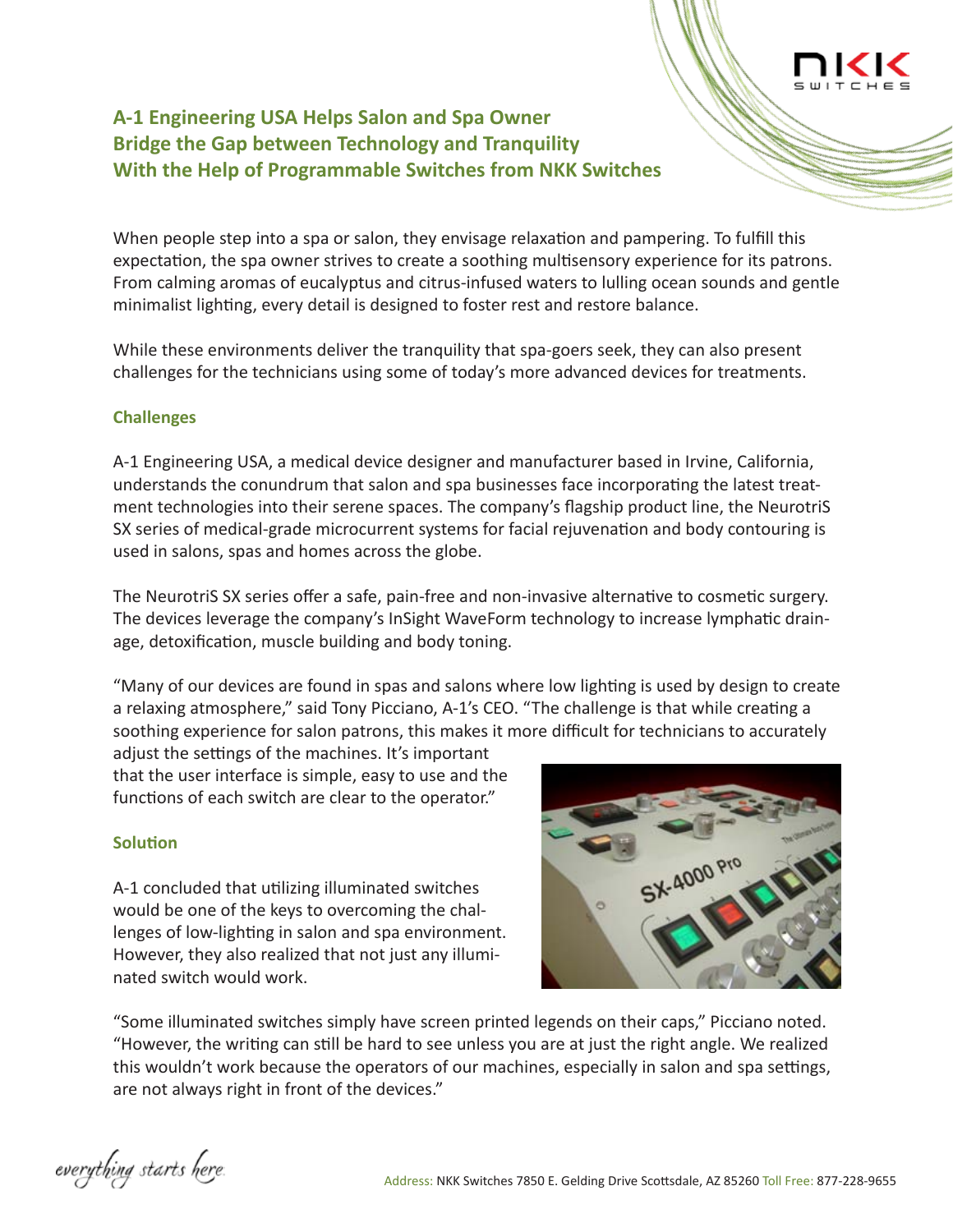Instead, A-1 implemented programmable SmartSwitch pushbuttons with LCD displays and illuminated pushbuttons with bicolor red/green alternating legends from NKK Switches. With NKK's programmable devices, A-1 doesn't just get the benefit of an illuminated switch, but they are also able to display the function of each switch in clear digital text on the actuator itself.

By their very nature, programmable switches are dynamic and can display different text depending on input. This helped A-1 simplify their control panels. In addition to each switch's function, corresponding values such as percentages and frequencies can also be displayed directly on the switches' LCD screens. The result is an extremely simple, yet effective means for users to know how the device's settings are configured without cluttering the machine with dials and indicators that could lead to confusion.



With the implementation of programmable switches from NKK, A-1 is able to achieve greater aesthetic appeal with its NeurotriS SX series machines.

"Aside from their functional benefits, we really like the look of the NKK SmartSwitch products," Picciano concluded. "They give our devices that 'ahh' factor. It's a good selling point for us because most of our competitors just use toggle switches."

A-1 has been using NKK programmable switches since 2005 and Picciano says they will continue using them.

"At the end of the day, the functional and aesthetic characteristics of NKK's programmable switches give us a big competitive advantage with our salon and spa customers, which is why we went with them and haven't looked back," he concluded.

## **About A-1 Engineering USA**

A-1 Engineering USA is a California Department of Public Health approved and licensed medical device manufacturer. A-1 manufactures the NeurotriS SX series of microcurrent facial rejuvenation and body contouring machines, the only microcurrent machines manufactured by an FDA licensed and approved medical device manufacturer CDPH License # 55467. For more information, visit: www.neurotris.com.

everything starts here.